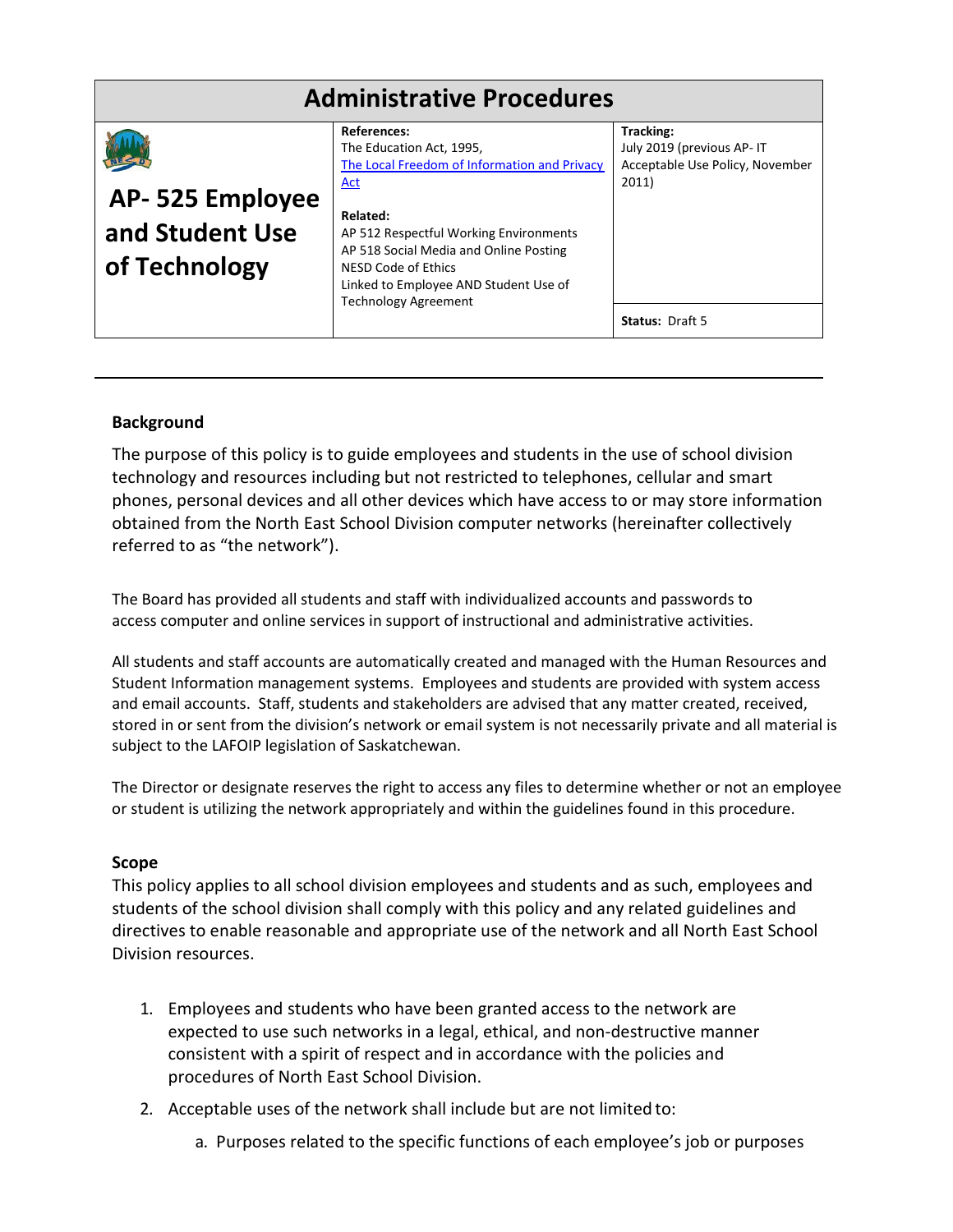required to assist employees in carrying out the duties of theiremployment;

- b. Reasonable private purposes which are consistent with thispolicy.
- c. Those rules set out in the Acceptable Uses section to thispolicy.
- 3. Unacceptable or prohibited uses of the network shall include but are not limitedto:
	- a. Any use by an employee that interferes with the duties ofemployment;
	- b. Any use by an employee that exposes the school division to significant cost or risk of liability.
	- c. Those rules set out in Unacceptable Uses section to thispolicy.
- 4. The expectations set out in this policy provide general guidance and examples of unacceptable or prohibited uses are for illustrative purposes and should not be construed as being exhaustive of unacceptable use.
- 5. School Division staff will provide instructions to students about the acceptable use of IT infrastructure.
- 6. Employees who have questions as to whether a particular activity or use is acceptable should seek further guidance from their immediatesupervisor.

# **SOCIAL MEDIA and COMMUNCATION MEDIA**

Social media provides a contemporary learning and teaching environment that facilitates sharing of resources, unprecedented access to information, instant global communication, and continually evolving methods of collaboration and innovation. North East School Division appreciates that education takes place both in and beyond the school. Students and staff must be provided opportunity to access educational resources at a modern, global level, while maintaining the integrity of the division's core values and policies.

These procedures outline the division's expectations for students and staff who use social media or post online in their work or who choose to use personal social media accounts to comment on division matters.

# **Guidelines**

Division staff and students are expected to model ethical and appropriate conduct at all times. The expectations of our digital conduct, whether online, through texting, or any other technology, does not differ from our expectations of conduct in person. What we post online/send to others speaks to our character and reputation. Given the realities of our modern, connected society, all staff and students must be aware that any material posted online has the potential of becoming permanent and viewable by anyone in the world, despite one's best intentions to maintain security and privacy. With respect to posting material online, it is expected that:

- 1. All staff will follow division policy in regards to consent for sharing student information and *Social Media and Online Posting*.
- 2. Staff and students are responsible for the content of all references made online, and will be held accountable for material that is defamatory to the school or school personnel, students, parents or any other member of the school community using digital media such as social networking sites, blogs, webpages or email.
- 3. In the absence of consent, use of digital media must not reveal confidential information about the school, or personal information about its staff, students, or other members of the school community.
- 4. Staff and student use of digital media must not be used to threaten or publically criticize students, staff, parents or colleagues. Staff and students must respect the privacy and feeling of others.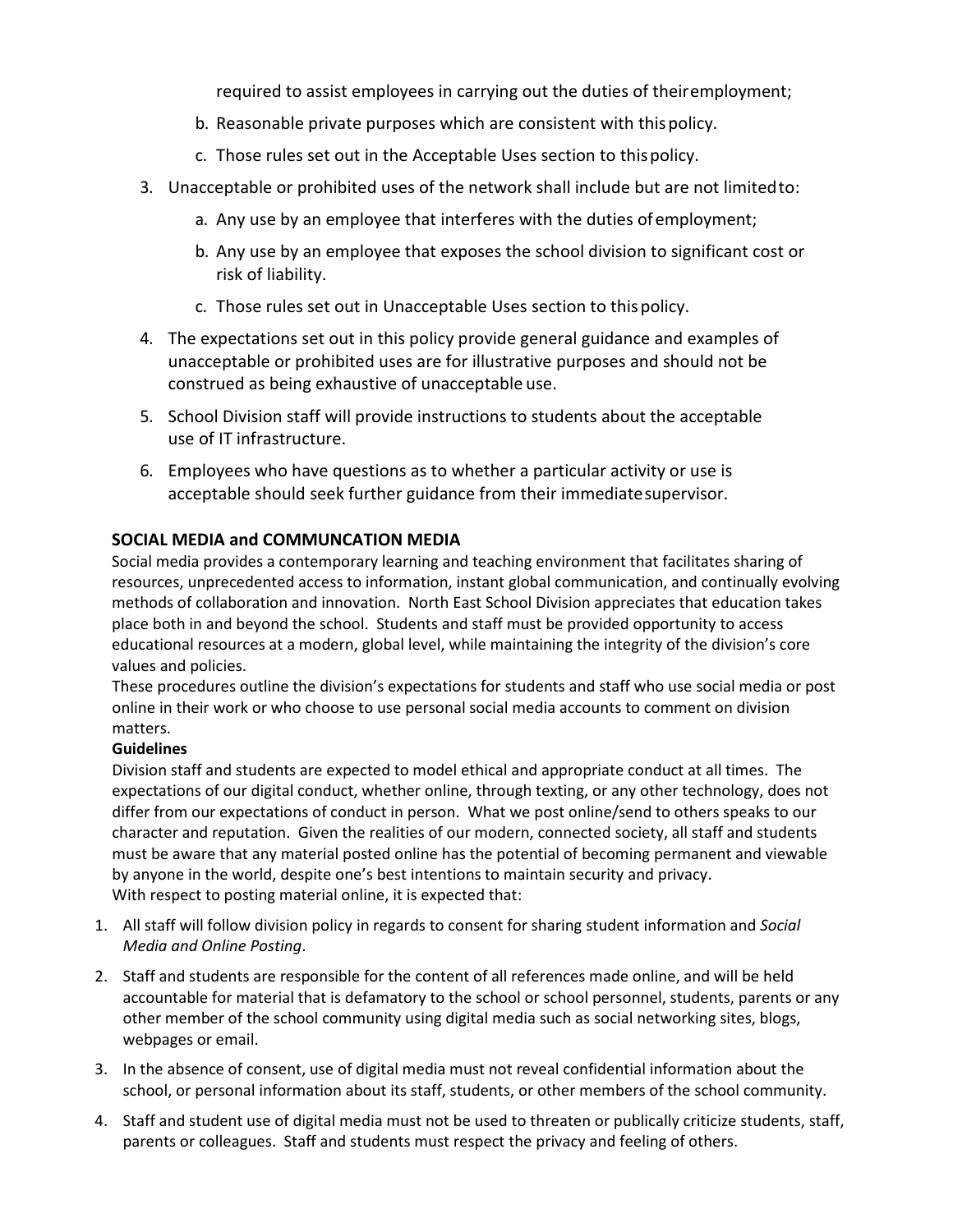- 5. Students and Staff must ensure their online activity does not adversely affect the learning environment.
- 6. Staff and students must show proper respect for the laws governing copyright and fair use of the copyright material owned by others.
- 7. Users in violation of this administrative procedure may be subject to a disciplinary process that may include:
	- 7.1. Discipline
	- 7.2. Suspension
	- 7.3. Expulsion
	- 7.4. Termination

# **MONITORING**

- 1. The computer network is owned by the school division and reserves the right to access contents of all files stored on the network and all messages transmitted through its computer network.
- 2. The school division keeps and may monitor logs of usage of equipment which may reveal information such as:
	- a. Internet sites that have been accessed by employees and students.
	- b. Email addresses of those with whom employees and students have communicated.
	- c. The content of communications including emails and instant messages.
- 3. In cases where information collection that results in an employee investigation, the person concerned will be informed and information will not be disclosed wider than is absolutely necessary.

## **WEB PAGES**

- 1. Each department will ensure that information they want posted to the Internet meets the following minimum standards:
	- a. Sources must be cited
	- b. Information should be as correct and timely aspossible
	- c. Copyright laws apply and copyright notices must be included where appropriate Privacy considerations should be addressed
- 2. Material published to the Board website must be approved by the Director ordesignate.

# **COPYRIGHT**

- 1. All computer hardware and software in use is purchased under academic licenses and there must not be any commercial activity of any kind done on school division networks.
- 2. Software must only be used legally in accordance with both the letter and spirit of relevant licensing and copyright agreements.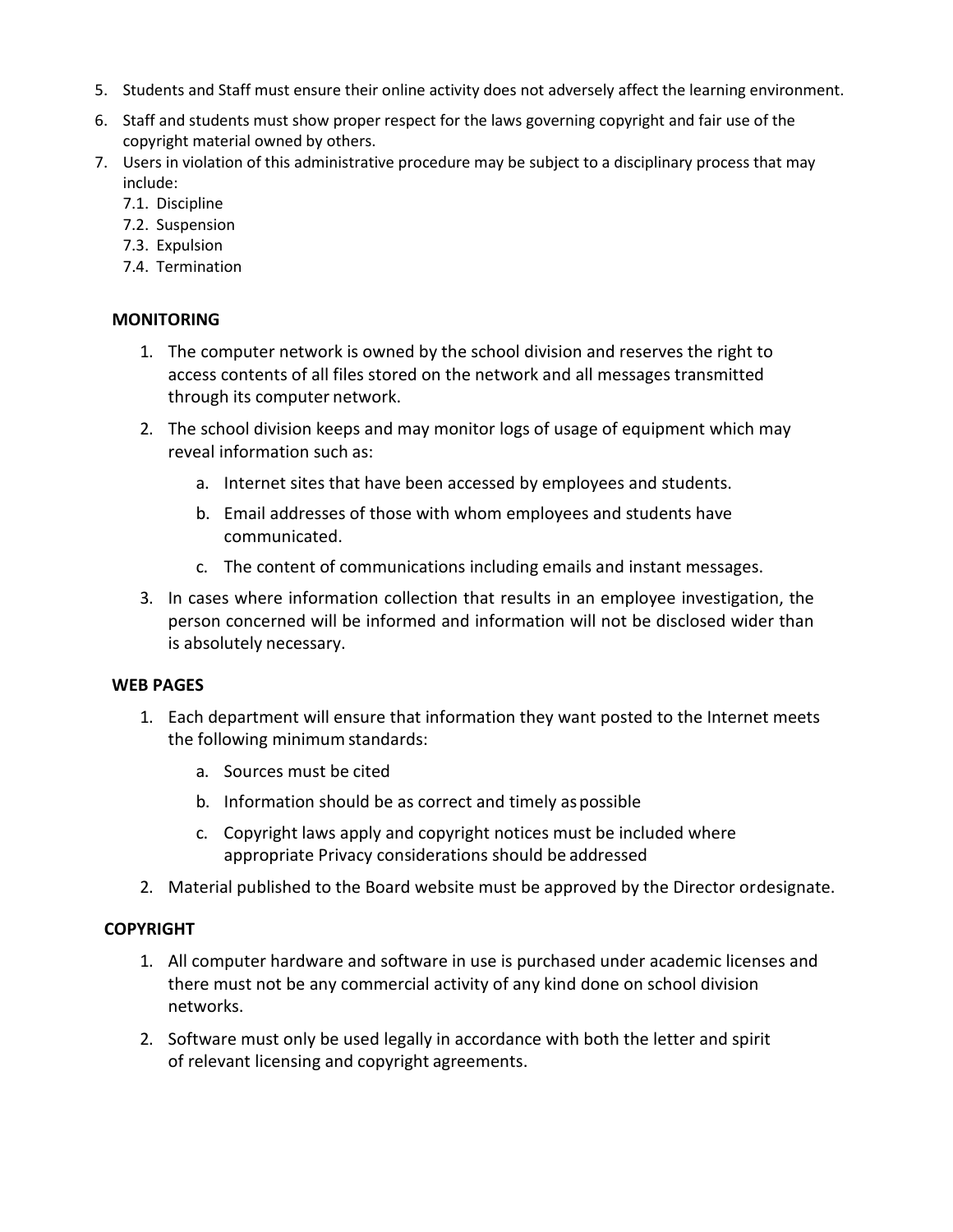# **SECURITY**

- 1. Confidential information should always be treated in a secure manner appropriate to the media.
- 2. Employees and students shall not remove from board premises any laptop, cell phone, personal data device, memory key or other storage device, or any other device on which personal or confidential information may be stored or accessed until ensuring that appropriate security measures have been implemented such as:
	- a. Cellular phones should be locked when not in use
	- b. School division laptops and memory keys should not be left alone in avehicle or unattended in any public place.
- 3. Every employee must immediately report any possible or suspected breach of security to his or her supervisor who in turn shall immediately notify IT supportservices.

# **USERNAMES AND PASSWORDS**

- 1. Employees who require computer network access in order to perform the functions of their employment will be assigned usernames and passwords in order to be able to access required services. Passwords are not to be shared with other employees or students or any agency or individual. The use of generic passwords may be shared where deemed appropriate such as guest wireless access.
- 2. User passwords will be required to be updated every twelve (12)months.

# **HARDWARE AND SOFTWARE**

- 1. All purchases must be approved by the Superintendent in charge of Information Technology or designate.
- 2. Permission from the Superintendent in charge of Information Technology ordesignate must be obtained before any software (including public domain software) is installed on any school division computer.

## **REMOTE ACCESS**

- 1. The school division provides for all staff to access their email and network information remotely. Employees are strongly encouraged to use this resource to reduce the chances of confidential data being lost or stolen on a laptop or memorykey.
- 2. Employees are permitted to use remote access to the school division computer network subject to the following:
	- a. Access must be strictly controlled, using password authentication;
	- b. It is the responsibility of employees with remote access privileges to ensure that a connection to the school division is not used by non-employees to gain access to the computer network resources; and
	- c. The employee must take every reasonable measure to protect the school division's assets and information.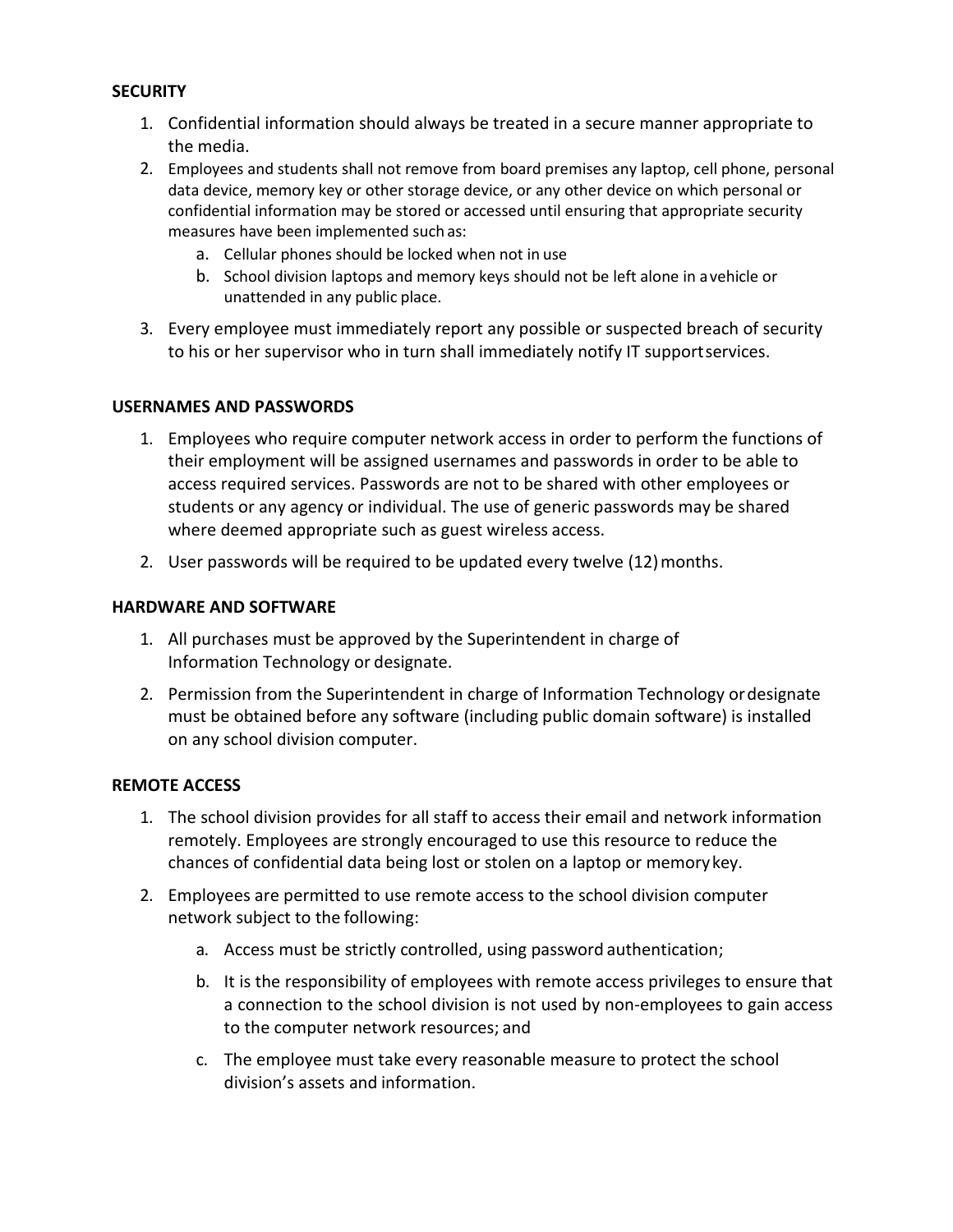## **ACCEPTABLE USES**

Acceptable uses of the computer network include, but are not limited to, the following:

- 1. Staff may use North East School Division computing facilities and services for personal purposes as long as personal use: does not compromise the business of the School Division; will not increase the School division's costs; will not expose the School Division to additional risk; will not damage the School Division's reputation; and is not part of an activity that the account holder does for personalprofit.
- 2. Work-related purposes
	- a. An employee may use the computer network if access is required toperform any portion of work duties assigned unless specifically directedotherwise.
	- b. All work related uses must be in accordance with the terms of thispolicy.
- 3. Incidental Purposes
	- a. Employees may also use the computer network for reasonable private purposes such as sending and receiving personal messages as long as such usage does not interfere with the duties ofemployment.
	- b. Employees shall comply with the following rules in any incidental use of school division resources:
		- i. Incidental use must not impede the employee's work or the work of others, or affect the school division's ability to carry out its work;
		- ii. The personal use is to be limited to coffee breaks and lunch hour whenever possible;
		- iii. The personal use does not incur significant cost for the schooldivision;
		- iv. Employees shall restrict personal communications during office hours to pressing matters only, and such communications must be brief;and
		- v. Employees are encouraged to use their personal email to send and receive personal messages.

# **UNACCEPTABLE USES**

Unacceptable uses of the computer network include, but are not limited to, the following:

- 1. Unauthorized release of information:
	- a. Giving out personal information about another person;
	- b. Providing information about, or lists of employees to outsideparties;
	- c. Providing confidential information about the school division or its operations to outside parties.
- 2. Unauthorized personal use:
	- a. Use of the school division's name, computers or other equipment for a personal business or commercial or for-profit purposes;

b. Downloading entertainment software (e.g. Music, videos, and games) or other files not related to objectives of the school division for transfer to a user's home computer, personal computer, or other media.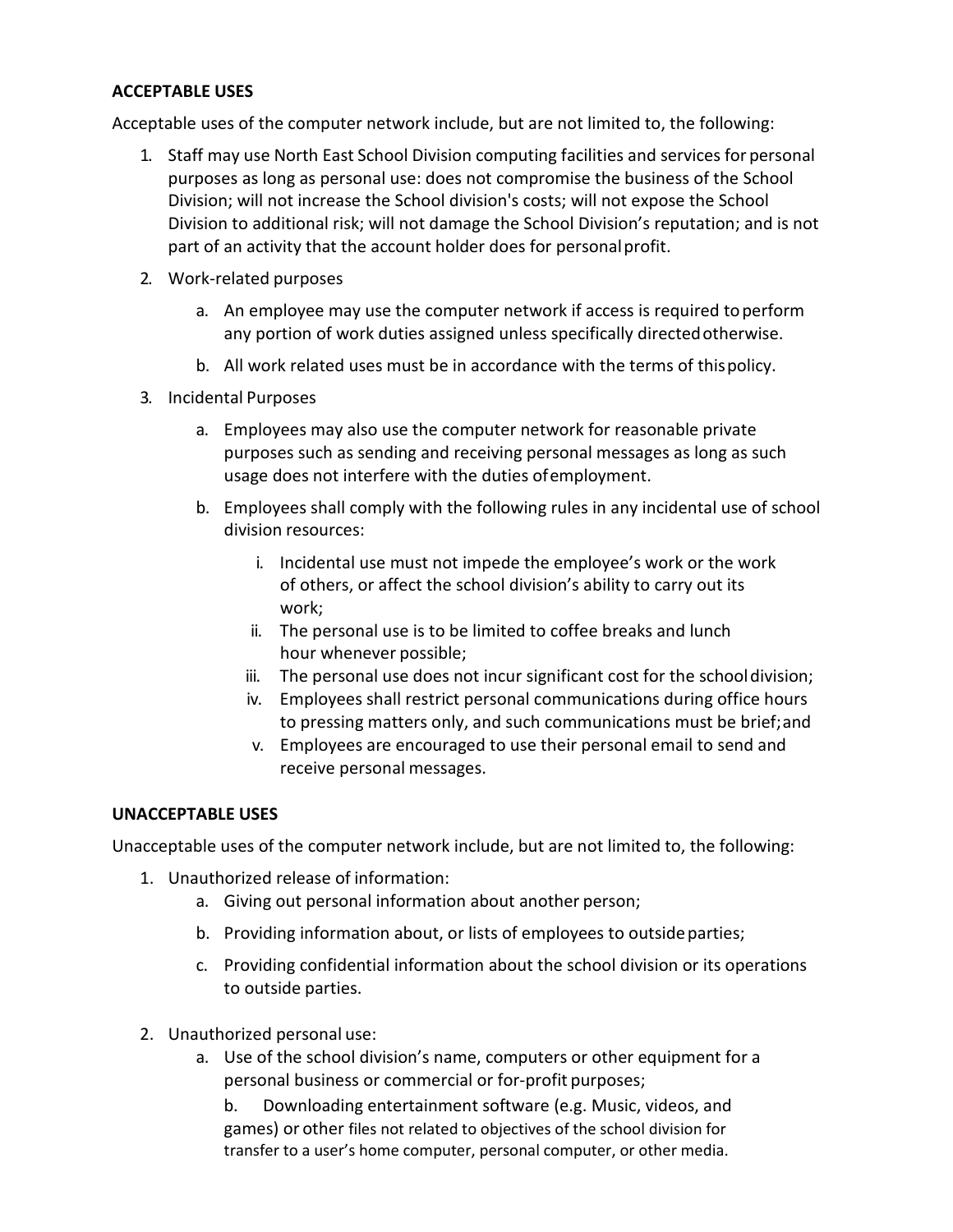- c. Any activity that might disrupt or block internet access for other users through the use of bandwidth compromising activities such as peer-to-peer software e.g. torrents.
- 3. Misuse of Passwords:
	- a. Revealing a password to any unauthorized person
	- b. Allowing use of employee's account by an unauthorized party when work is being done at home
	- c. Circumventing user authentication or security of any host, network oraccount
	- d. Misrepresenting other users on the network
	- e. Writing a password on physical media where it may be discovered (e.g. sticky note under keyboard).
- 4. Unauthorized use or modification of equipment orsoftware:
	- a. Intentionally modifying or damaging any school division hardware, software, files, mailbox, web page, other data, or passwords belonging to other users
	- b. Unauthorized installation of software, including shareware andfreeware
	- c. Effecting security breaches or disruptions of network communication, including but not limited to, accessing data of which the employee is not an intended recipient or logging into a server or account that the employee is not expressly authorized to access.
- 5. Improper, objectionable or unethical actions:
	- a. Using school division computers or other resources for offensive activities such as circulating hate mail, chain letters, harassment, discriminatory remarks, and other antisocial behaviors
	- b. Use of the computer network to access or process pornographic material or other inappropriate text files (as determined by the system administrator or school administrator), or files dangerous to the integrity of the local area network
	- c. Sending forged or anonymous e-mail or postings.
- 6. Misuse of Copyright:
	- a. Downloading, copying, or otherwise duplicating, and/or distributing copyrighted materials without the specific written permission of the copyright owner, except when permitted for educational purposes
	- b. Installation or distribution of products that are not appropriately licensed for use by the school division.

# **ENFORCEMENT**

It is important that all employees adhere to this policy. Standard terms and conditions of employee behavior and consequential discipline apply.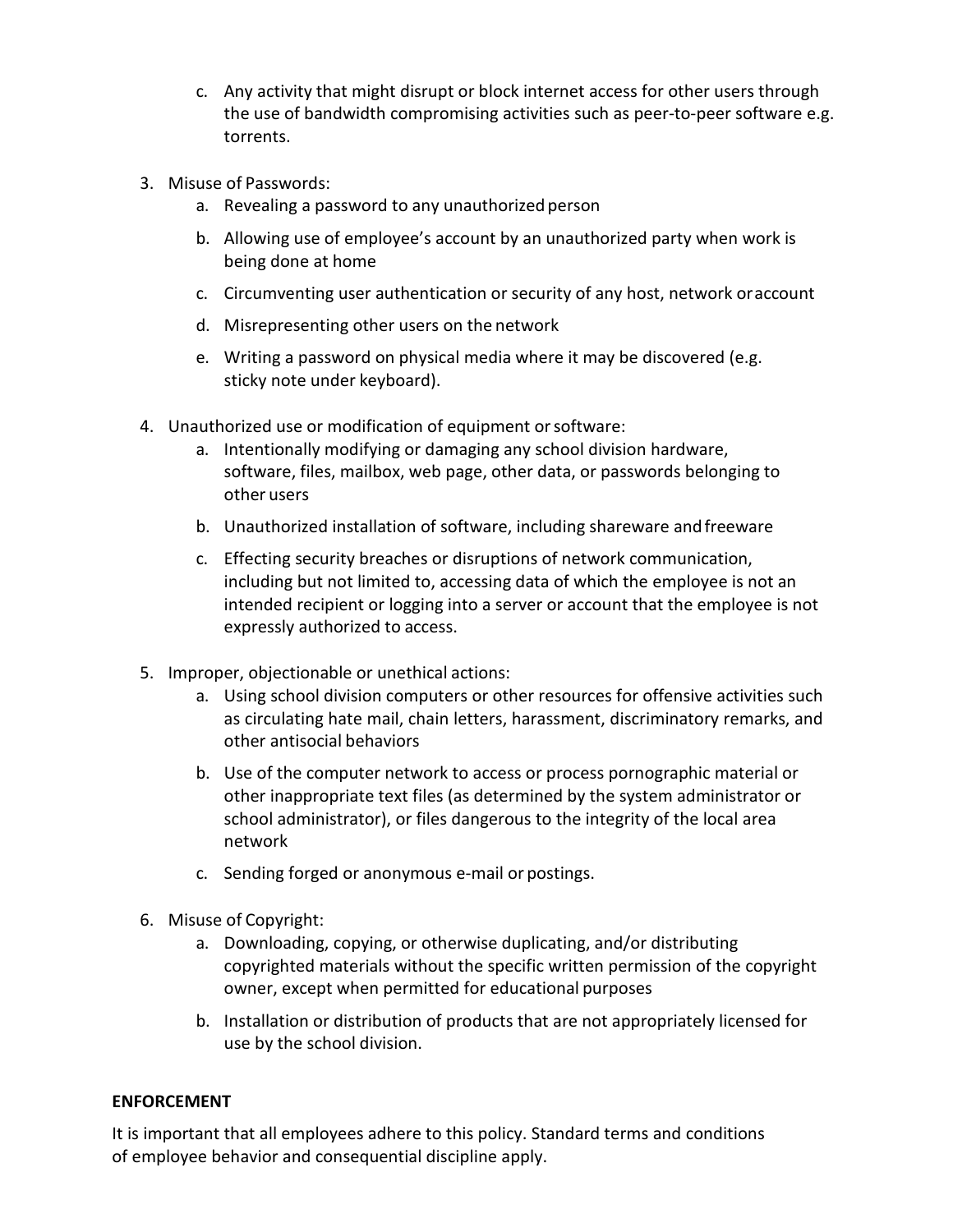# *Employee Acceptable Use Agreement*

## **Purpose**

North East School Division is committed to the promotion of lifelong learning. As part of that commitment, the North East School Division will provide employees with access to Information Technology using various software and hardware options.

**Disclaimer** – the Internet offers access to ideas, information and commentary from around the world that can be personally, professionally and culturally enriching. However, not all sources on the Internet are accurate, complete or up-to-date. North East School Division does not have control over and does not accept responsibility for material in sources on the Internet.

### **General Principles**

Access to computer systems and networks owned or operated by North East School Division, impose certain responsibilities and obligations and is granted subject to North East School Division policies, and provincial and federal laws. Appropriate use always is ethical, reflects academic honesty, and shows restraint in the consumption of shared resources. It demonstrates respect for intellectual property, ownership of data, system security mechanisms, individual privacy and freedom from intimidation, harassment and unwarranted annoyance. The intent of the North East School Division information systems and network is to enhance education and research work and to facilitate administrative processes. All employees are to abide by guidelines as set out by North East School Division.

### **Enforcement**

North East School Division considers violation of the foregoing principles to be serious and reserves the right to copy and examine any files or information resident on systems allegedly related to this or any other North East School Division policy. Offenders will face consequences as set out by the Director of Education/CEO and the Board up to and including total loss of computer privileges and suspension. Offenders may be prosecuted under applicable provincial and federal laws.

#### **In Summary**

The computers and networks including BYOD at North East School Division are to be used for educational purposes. Computer and/or Internet privileges may be temporarily or permanently withdrawn for any violation of North East School Division's policies and the rules.

## **To Be Completed by North East School Division Employees**

I, \_\_\_\_\_\_\_\_\_\_\_\_\_\_\_\_\_\_\_\_\_\_\_\_\_\_\_\_\_\_\_\_\_\_\_\_\_\_\_\_, have read and understand the above Information Technology Acceptable Use Administrative Procedure.

I agree with and understand the guidelines and the consequences of violation. This agreement shall remain in effect as long as the employee is registered with North East School Division and needs to be signed only once.

Signature Date

(MM/DD/YY)

NESD Witness Date

(MM/DD/YY)

North East School Division collects personal information for the purpose of providing education services and is subject to the Local Authority Freedom of Information and Protection of Privacy Act.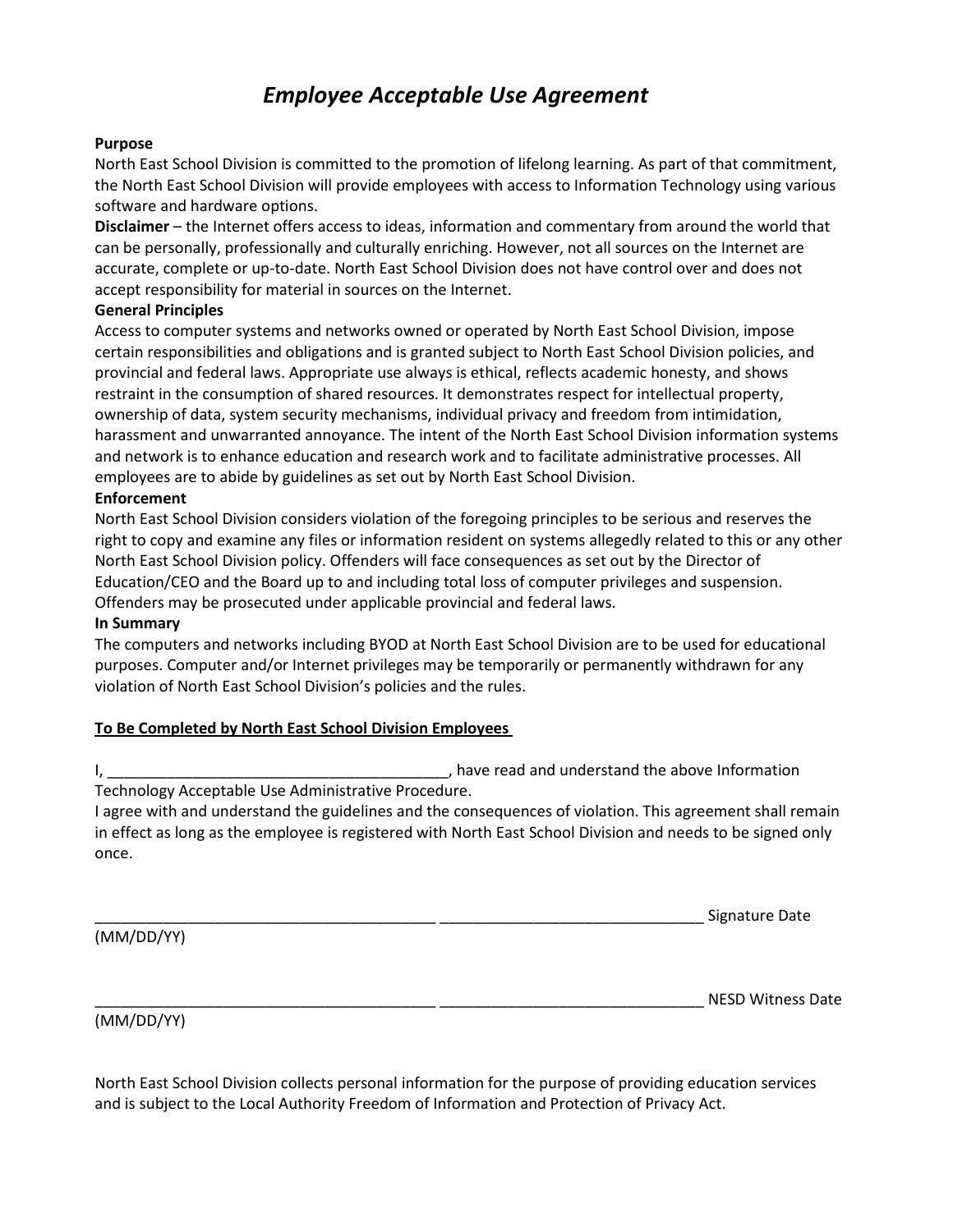# **Student Acceptable Use Agreement**

## **Purpose**

North East School Division is committed to the promotion of lifelong learning. As part of that commitment, North East School Division will provide access to staff and students to the diverse and unique access to the Internet and many different software and hardware options.

## **Disclaimer**

The Internet offers access to ideas, information and commentary from around the world that can be personally, professionally and culturally enriching. However, not all sources on the Internet are accurate, complete or up-to-date. North East School Division does not have control over and does not accept responsibility for material in sources on the Internet. Students will remain supervised while using the Internet.

### **General Principles**

Access to computer systems and networks owned or operated by North East School Division, impose certain responsibilities and obligations and is granted subject to North East School Division policies, and provincial and federal laws. Appropriate use always is ethical, reflects academic honesty, and shows restraint in the consumption of shared resources. It demonstrates respect for intellectual property, ownership of data, system security mechanisms, individual privacy and freedom from intimidation, harassment, and unwarranted annoyance. The intent of the North East School Division information systems and the North East School Divisions network is to enhance education and research work and to facilitate administrative processes. All users are to abide by guidelines as set out by North East School Division.

### **Enforcement**

North East School Division considers violation of the foregoing principles to be serious, and reserves the right to copy and examine any files or information resident on North East School Divisions systems allegedly related to this or any other North East School Division policy. Offenders will face consequences as set out by the principal of the school up to and including total loss of computer privileges and suspension. Offenders may be prosecuted under applicable provincial and federal law.

#### **In Summary**

The computers and networks including BYOD at North East School Division are to be used for Educational purposes. Students may use computers under the permission, direction, and supervision of a staff member. Computer and/or Internet privileges may be temporarily or permanently withdrawn for any violation of North East School Division's policies and the rules determined by the school. For more information, visit the North East School Division website www.nesd.ca or contact your local school.